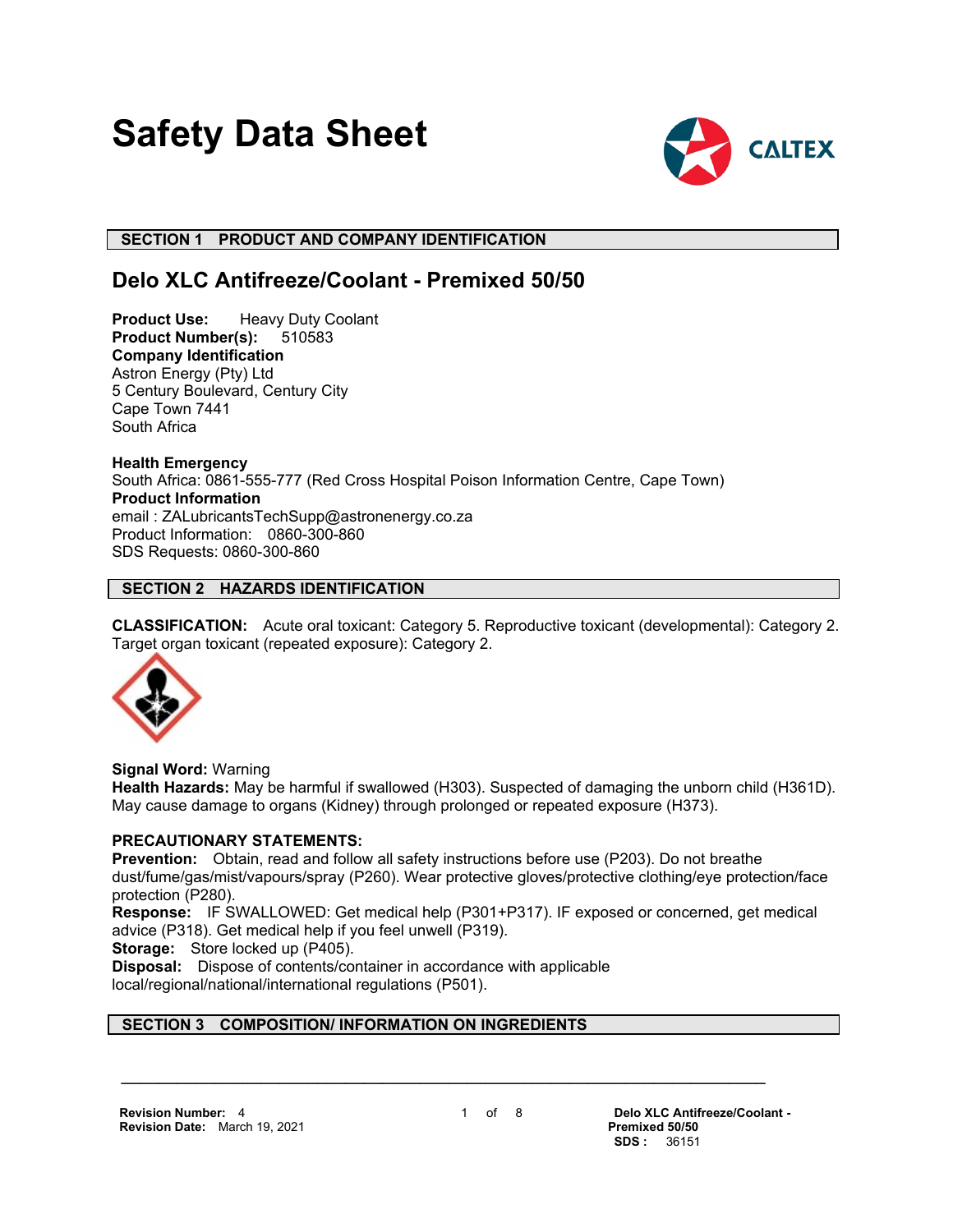| <b>COMPONENTS</b>       | <b>CAS NUMBER</b> | <b>AMOUNT</b>      |
|-------------------------|-------------------|--------------------|
| Ethylene glycol         | $107 - 21 - 1$    | 34 - < 80 %weight  |
| Sodium 2-ethylhexanoate | 19766-89-3        | 1 - $<$ 3 % weight |

## **SECTION 4 FIRST AID MEASURES**

**Eye:** No specific first aid measures are required. As a precaution, remove contact lenses, if worn, and flush eyes with water.

**Skin:** No specific first aid measures are required. As a precaution, remove clothing and shoes if contaminated. To remove the material from skin, use soap and water. Discard contaminated clothing and shoes or thoroughly clean before reuse.

**Ingestion:** If swallowed, get immediate medical attention. Do not induce vomiting. Never give anything by mouth to an unconscious person.

**Inhalation:** No specific first aid measures are required. If exposed to excessive levels of material in the air, move the exposed person to fresh air. Get medical attention if coughing or respiratory discomfort occurs.

## **IMMEDIATE HEALTH EFFECTS**

**Eye:** Not expected to cause prolonged or significant eye irritation.

**Skin:** Contact with the skin is not expected to cause prolonged or significant irritation. Contact with the skin is not expected to cause an allergic skin response. Not expected to be harmful to internal organs if absorbed through the skin.

**Ingestion:** May be harmful if swallowed.

**Inhalation:** Breathing this material at concentrations above the recommended exposure limits may cause central nervous system effects. Central nervous system effects may include headache, dizziness, nausea, vomiting, weakness, loss of coordination, blurred vision, drowsiness, confusion, or disorientation. At extreme exposures, central nervous system effects may include respiratory depression, tremors or convulsions, loss of consciousness, coma or death.

## **DELAYED OR OTHER HEALTH EFFECTS:**

**Reproduction and Birth Defects:** Contains material that may cause harm to the unborn child if swallowed based on animal data.

**Target Organs:** Contains material that may cause damage to the following organ(s) following repeated inhalation at concentrations above the recommended exposure limit:KidneySee Section 11 for additional information. Risk depends on duration and level of exposure.

## **SECTION 5 FIRE FIGHTING MEASURES**

**EXTINGUISHING MEDIA:** Dry Chemical, CO2, Aqueous Film Forming Foam (AFFF) or alcohol resistant foam.

## **PROTECTION OF FIRE FIGHTERS:**

**Fire Fighting Instructions:** This material will burn although it is not easily ignited. See Section 7 for proper handling and storage. For fires involving this material, do not enter any enclosed or confined fire space without proper protective equipment, including self-contained breathing apparatus.

**Combustion Products:** Highly dependent on combustion conditions. A complex mixture of airborne solids, liquids, and gases including carbon monoxide, carbon dioxide, and unidentified organic compounds will be evolved when this material undergoes combustion. Combustion may form oxides of: Sodium.

 **\_\_\_\_\_\_\_\_\_\_\_\_\_\_\_\_\_\_\_\_\_\_\_\_\_\_\_\_\_\_\_\_\_\_\_\_\_\_\_\_\_\_\_\_\_\_\_\_\_\_\_\_\_\_\_\_\_\_\_\_\_\_\_\_\_\_\_\_\_**

## **SECTION 6 ACCIDENTAL RELEASE MEASURES**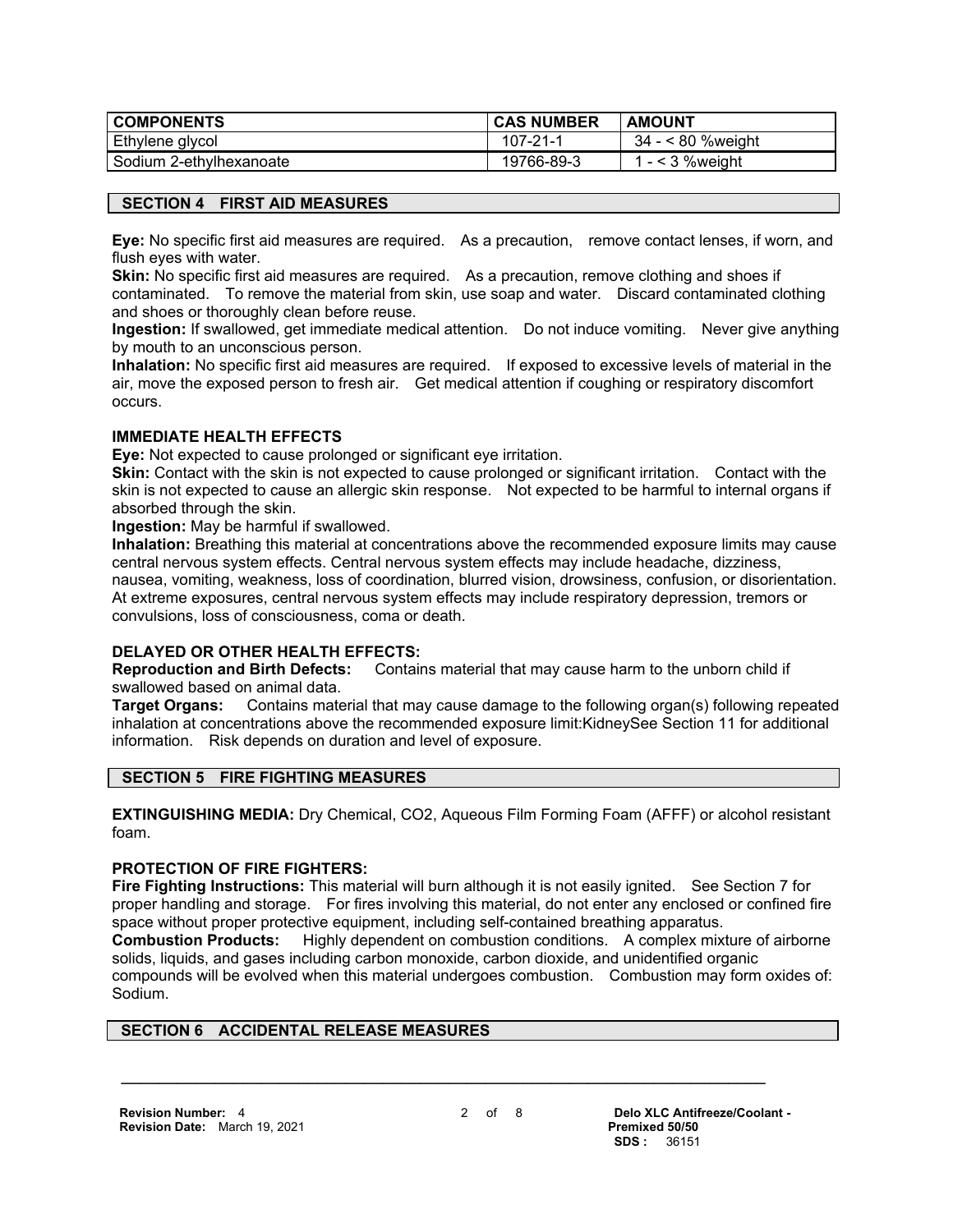**Protective Measures:** Eliminate all sources of ignition in vicinity of spilled material.

**Spill Management:** Stop the source of the release if you can do it without risk. Contain release to prevent further contamination of soil, surface water or groundwater. Clean up spill as soon as possible, observing precautions in Exposure Controls/Personal Protection. Use appropriate techniques such as applying non-combustible absorbent materials or pumping. Where feasible and appropriate, remove contaminated soil. Place contaminated materials in disposable containers and dispose of in a manner consistent with applicable regulations.

**Reporting:** Report spills to local authorities as appropriate or required.

## **SECTION 7 HANDLING AND STORAGE**

**General Handling Information:** Do not taste or swallow antifreeze or solution. Keep out of the reach of children and animals.

**Precautionary Measures:** Do not get in eyes, on skin, or on clothing. Do not taste or swallow. Do not breathe vapor or fumes. Wash thoroughly after handling. Keep out of the reach of children.

**Static Hazard:** Electrostatic charge may accumulate and create a hazardous condition when handling this material. To minimize this hazard, bonding and grounding may be necessary but may not, by themselves, be sufficient. Review all operations which have the potential of generating and accumulating an electrostatic charge and/or a flammable atmosphere (including tank and container filling, splash filling, tank cleaning, sampling, gauging, switch loading, filtering, mixing, agitation, and vacuum truck operations) and use appropriate mitigating procedures.

**Container Warnings:** Container is not designed to contain pressure. Do not use pressure to empty container or it may rupture with explosive force. Empty containers retain product residue (solid, liquid, and/or vapor) and can be dangerous. Do not pressurize, cut, weld, braze, solder, drill, grind, or expose such containers to heat, flame, sparks, static electricity, or other sources of ignition. They may explode and cause injury or death. Empty containers should be completely drained, properly closed, and promptly returned to a drum reconditioner or disposed of properly.

**General Storage Information:** Do not store in open or unlabeled containers.

## **SECTION 8 EXPOSURE CONTROLS/PERSONAL PROTECTION**

## **GENERAL CONSIDERATIONS:**

Consider the potential hazards of this material (see Section 2), applicable exposure limits, job activities, and other substances in the work place when designing engineering controls and selecting personal protective equipment. If engineering controls or work practices are not adequate to prevent exposure to harmful levels of this material, the personal protective equipment listed below is recommended. The user should read and understand all instructions and limitations supplied with the equipment since protection is usually provided for a limited time or under certain circumstances.

## **ENGINEERING CONTROLS:**

Use process enclosures, local exhaust ventilation, or other engineering controls to control airborne levels below the recommended exposure limits.

## **PERSONAL PROTECTIVE EQUIPMENT**

**Eye/Face Protection:** No special eye protection is normally required. Where splashing is possible, wear safety glasses with side shields as a good safety practice.

**Skin Protection:** No special protective clothing is normally required. Where splashing is possible, select protective clothing depending on operations conducted, physical requirements and other substances in the workplace. Suggested materials for protective gloves include: Natural rubber, Neoprene, Nitrile Rubber, Polyvinyl Chloride (PVC or Vinyl).

**Respiratory Protection:** Determine if airborne concentrations are below the recommended occupational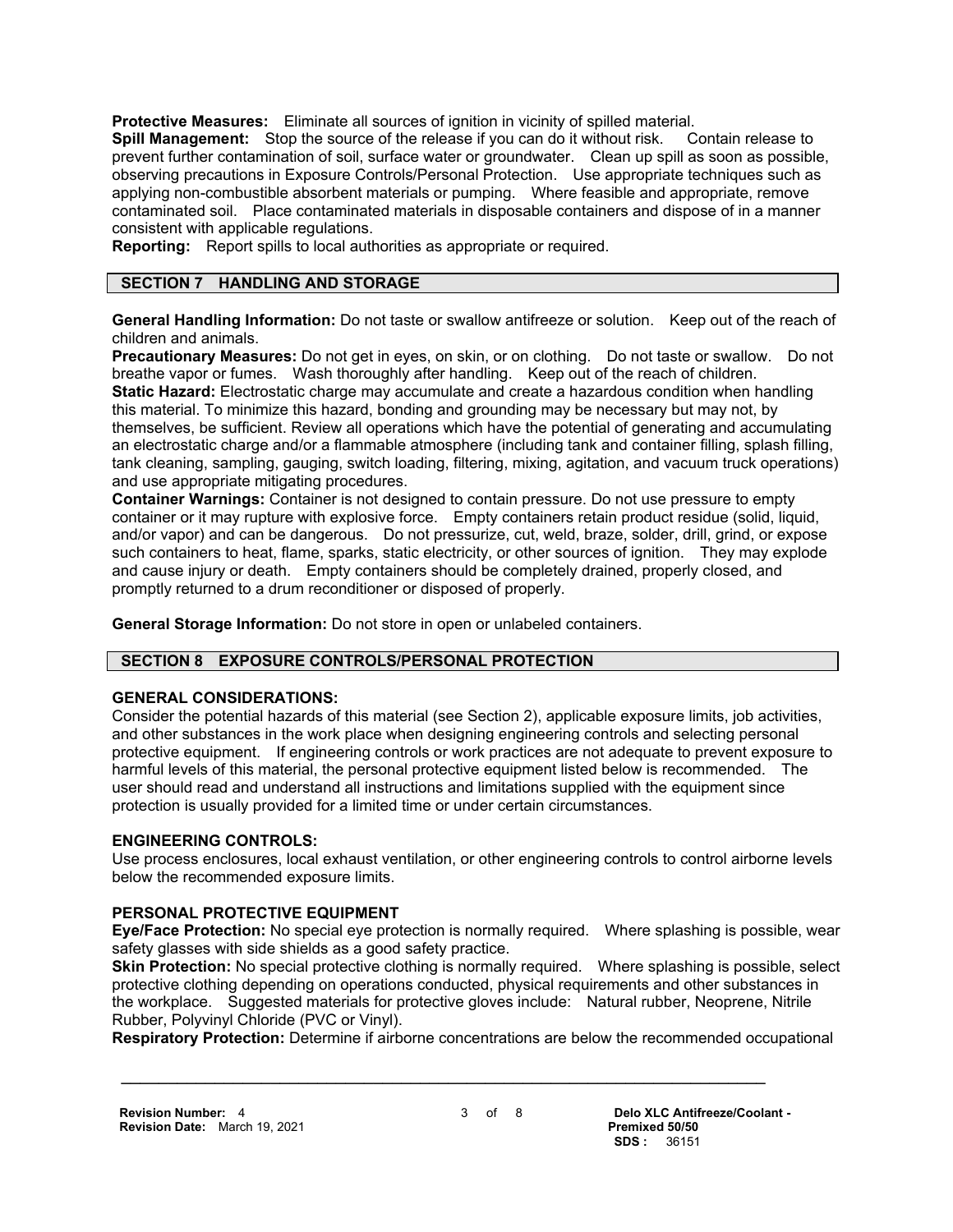exposure limits for jurisdiction of use. If airborne concentrations are above the acceptable limits, wear an approved respirator that provides adequate protection from this material, such as: Air-Purifying Respirator for Organic Vapors, Dusts and Mists.

Use a positive pressure air-supplying respirator in circumstances where air-purifying respirators may not provide adequate protection.

## **Occupational Exposure Limits:**

| Component       | Country/<br>Agency | Form                 | <b>TWA</b>        | <b>STEL</b>        | <b>Ceiling</b> | <b>Notation</b> |
|-----------------|--------------------|----------------------|-------------------|--------------------|----------------|-----------------|
| Ethylene glycol | <b>ACGIH</b>       | Inhalable<br>aerosol |                   | 10 mg/m $3$        |                | --              |
| Ethylene glycol | <b>ACGIH</b>       | Vapor fraction       | 25 ppm            | 50 ppm             |                |                 |
| Ethylene glycol | <b>ACGIH</b>       |                      | .01 ppm           |                    |                | <b>Skin</b>     |
| Ethylene glycol | S Africa           | Particulate          | 10 mg/m $3$       |                    |                | --              |
| Ethylene glycol | S Africa           | Vapor                | $60 \text{ mg/m}$ | $125 \text{ mg/m}$ | --             | $-$             |

Consult local authorities for appropriate values.

## **SECTION 9 PHYSICAL AND CHEMICAL PROPERTIES**

**Attention: the data below are typical values and do not constitute a specification.**

**Color:** Orange (fluorescent) **Physical State:** Liquid **Odor:** Faint or Mild **Odor Threshold:** No data available **pH:** 8.3 - 8.8 **Vapor Pressure:** No data available **Vapor Density (Air = 1):** No data available **Initial Boiling Point:** 109°C (228.2°F) (Estimated) **Solubility:** Soluble in water. **Freezing Point:** -37°C (-34.6°F) Maximum **Melting Point:** Not Applicable **Density:** 1.0682 kg/l @ 20°C (68°F) (Typical) **Viscosity:** No data available **Evaporation Rate:** No data available **Decomposition temperature:** No data available **Octanol/Water Partition Coefficient:** No data available

## **FLAMMABLE PROPERTIES:**

**Flammability (solid, gas):** Not Applicable

**Flashpoint:** Not Applicable **Autoignition:** No data available **Flammability (Explosive) Limits (% by volume in air):** Lower: Not Applicable Upper: Not Applicable

 **\_\_\_\_\_\_\_\_\_\_\_\_\_\_\_\_\_\_\_\_\_\_\_\_\_\_\_\_\_\_\_\_\_\_\_\_\_\_\_\_\_\_\_\_\_\_\_\_\_\_\_\_\_\_\_\_\_\_\_\_\_\_\_\_\_\_\_\_\_**

## **SECTION 10 STABILITY AND REACTIVITY**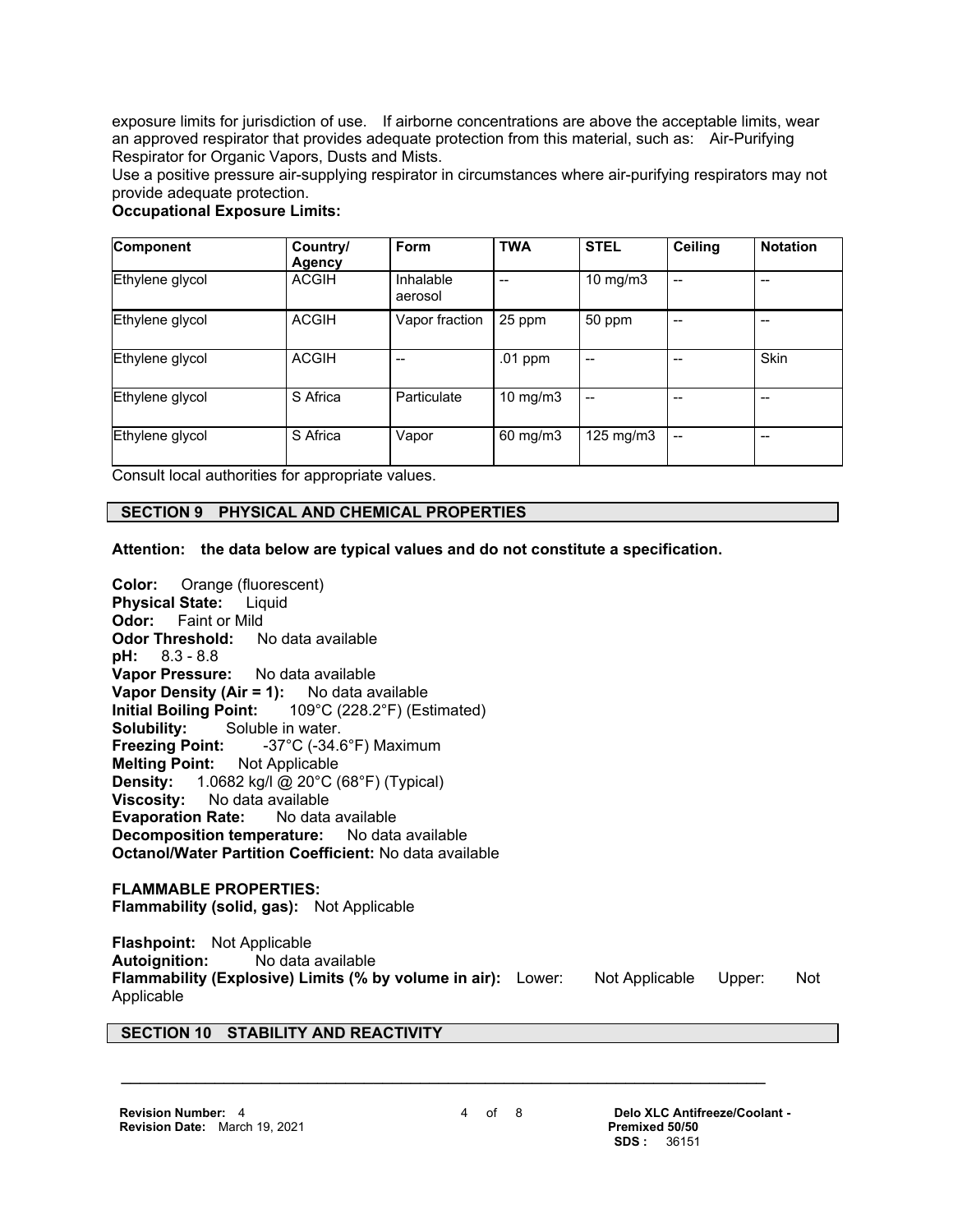**Reactivity:** May react with strong acids or strong oxidizing agents, such as chlorates, nitrates, peroxides, etc.

**Chemical Stability:** This material is considered stable under normal ambient and anticipated storage and handling conditions of temperature and pressure.

**Incompatibility With Other Materials: Not applicable** 

**Hazardous Decomposition Products:** Ketones (Elevated temperatures), Aldehydes (Elevated temperatures)

**Hazardous Polymerization:** Hazardous polymerization will not occur.

## **SECTION 11 TOXICOLOGICAL INFORMATION**

**Information on toxicological effects**

**Serious Eye Damage/Irritation:** The eye irritation hazard is based on evaluation of data for product components.

**Skin Corrosion/Irritation:** The skin irritation hazard is based on evaluation of data for product components.

**Skin Sensitization:** The skin sensitization hazard is based on evaluation of data for product components.

**Acute Dermal Toxicity:** The acute dermal toxicity hazard is based on evaluation of data for product components.

**Acute Oral Toxicity:** The acute oral toxicity hazard is based on evaluation of data for product components.

**Acute Inhalation Toxicity:** The acute inhalation toxicity hazard is based on evaluation of data for product components.

**Acute Toxicity Estimate:** Not Determined

**Germ Cell Mutagenicity:** The hazard evaluation is based on data for components or a similar material.

**Carcinogenicity:** The hazard evaluation is based on data for components or a similar material.

**Reproductive Toxicity:** The hazard evaluation is based on data for components or a similar material.

**Specific Target Organ Toxicity - Single Exposure:** The hazard evaluation is based on data for components or a similar material.

**Specific Target Organ Toxicity - Repeated Exposure:** The hazard evaluation is based on data for components or a similar material.

## **ADDITIONAL TOXICOLOGY INFORMATION:**

This product contains ethylene glycol (EG). The toxicity of EG via inhalation or skin contact is expected to be slight at room temperature. The estimated oral lethal dose is about 100 cc (3.3 oz.) for an adult human. Ethylene glycol is oxidized to oxalic acid which results in the deposition of calcium oxalate crystals mainly in the brain and kidneys. Early signs and symptoms of EG poisoning may resemble those of alcohol intoxication. Later, the victim may experience nausea, vomiting, weakness, abdominal and muscle pain, difficulty in breathing and decreased urine output. When EG was heated above the boiling point of water, vapors formed which reportedly caused unconsciousness, increased lymphocyte count, and a rapid, jerky movement of the eyes in persons chronically exposed. When EG was administered orally to pregnant rats and mice, there was an increase in fetal deaths and birth defects. Some of these effects occurred at doses that had no toxic effects on the mothers. We are not aware of any reports that EG causes reproductive toxicity in human beings.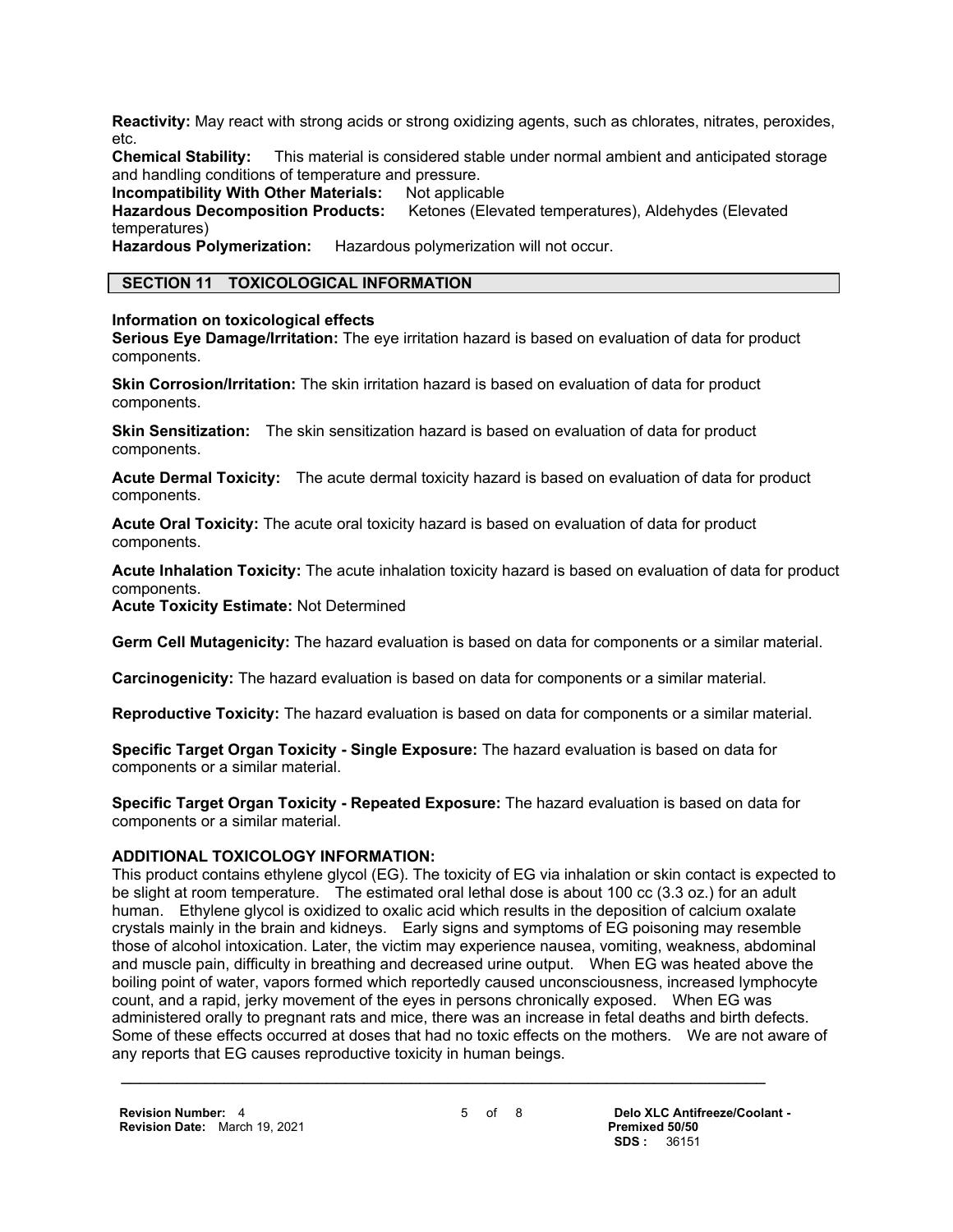2-Ethylhexanoic acid (2-EXA) caused an increase in liver size and enzyme levels when repeatedly administered to rats via the diet. When administered to pregnant rats by gavage or in drinking water, 2- EXA caused teratogenicity (birth defects) and delayed postnatal development of the pups. Additionally, 2- EXA impaired female fertility in rats. Birth defects were seen in the offspring of mice who were administered sodium 2-ethylhexanoate via intraperitoneal injection during pregnancy.

## **SECTION 12 ECOLOGICAL INFORMATION**

## **ECOTOXICITY**

This material is not expected to be harmful to aquatic organisms.

The product has not been tested. The statement has been derived from products of a similar structure and composition.

## **MOBILITY**

No data available.

## **PERSISTENCE AND DEGRADABILITY**

This material is expected to be readily biodegradable. The biodegradability of this material is based on an evaluation of data for the components or a similar material.

The product has not been tested. The statement has been derived from the properties of the individual components.

## **POTENTIAL TO BIOACCUMULATE**

Bioconcentration Factor: No data available. Octanol/Water Partition Coefficient: No data available

## **SECTION 13 DISPOSAL CONSIDERATIONS**

Use material for its intended purpose or recycle if possible. This material, if it must be discarded, may meet the criteria of a hazardous waste as defined by international, country, or local laws and regulations.

## **SECTION 14 TRANSPORT INFORMATION**

The description shown may not apply to all shipping situations. Consult 49CFR, or appropriate Dangerous Goods Regulations, for additional description requirements (e.g., technical name) and modespecific or quantity-specific shipping requirements.

**UN Shipping Description:** NOT REGULATED AS DANGEROUS GOODS FOR TRANSPORT UNDER THE UNITED NATIONS MODEL REGULATIONS/RECOMMENDATIONS

**IMO/IMDG Shipping Description:** NOT REGULATED AS DANGEROUS GOODS FOR TRANSPORT UNDER THE IMDG CODE

**ICAO/IATA Shipping Description:** NOT REGULATED AS DANGEROUS GOODS FOR TRANSPORT UNDER ICAO

## **SECTION 15 REGULATORY INFORMATION**

REGULATORY LISTS SEARCHED: 01-1=IARC Group 1 01-2A=IARC Group 2A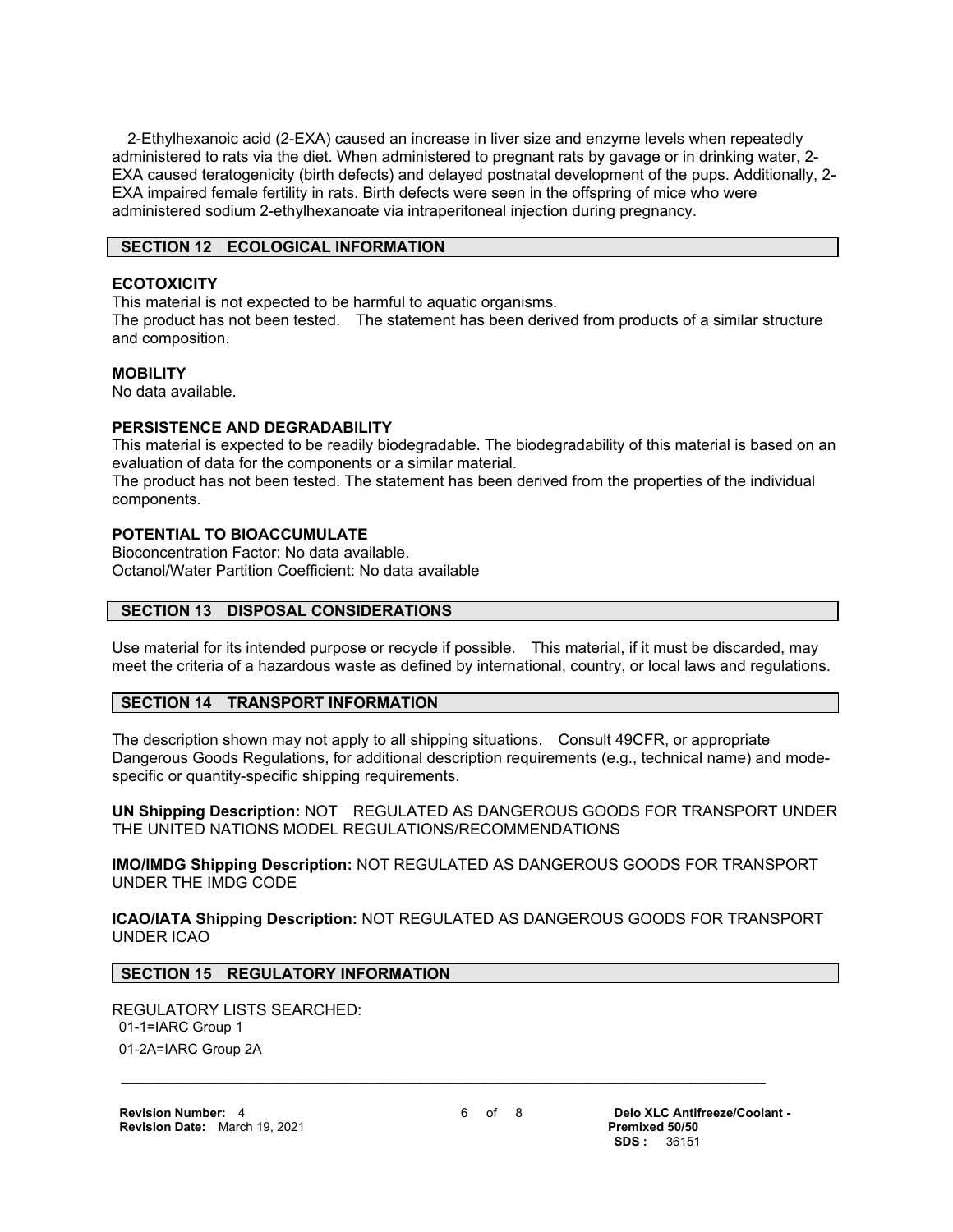01-2B=IARC Group 2B

No components of this material were found on the regulatory lists above.

## **CHEMICAL INVENTORIES:**

All components comply with the following chemical inventory requirements: AIIC (Australia), DSL (Canada), ENCS (Japan), IECSC (China), KECI (Korea), PICCS (Philippines), TSCA (United States).

## **SECTION 16 OTHER INFORMATION**

**REVISION STATEMENT:** SECTION 02 - Hazard Statements information was added.

SECTION 02 - Hazard Statements information was deleted.

SECTION 02 - Health Classification information was added.

- SECTION 02 Health Classification information was deleted.
- SECTION 02 Health Hazard information was deleted.
- SECTION 02 Pictogram information was added.

SECTION 02 - Pictogram information was deleted.

- SECTION 02 Precautionary Statements information was added.
- SECTION 02 Precautionary Statements information was deleted.
- SECTION 02 Signal Word information was added.

SECTION 02 - Signal Word information was deleted.

- SECTION 03 Composition information was modified.
- SECTION 04 Delayed Health Effects Target Organ(s) information was modified.
- SECTION 04 Immediate Health Effects Ingestion information was modified.
- SECTION 08 Occupational Exposure Limit Table information was modified.

SECTION 09 - Physical/Chemical Properties information was modified.

SECTION 15 - Chemical Inventories information was modified.

## **Revision Date:** March 19, 2021

## **ABBREVIATIONS THAT MAY HAVE BEEN USED IN THIS DOCUMENT:**

| <b>TLV</b><br><b>Threshold Limit Value</b>                                   | TWA                           | Time Weighted Average                   |
|------------------------------------------------------------------------------|-------------------------------|-----------------------------------------|
| <b>STEL</b><br>Short-term Exposure Limit                                     | PEL<br>-                      | Permissible Exposure Limit              |
|                                                                              | CAS<br>$\overline{a}$         | <b>Chemical Abstract Service Number</b> |
| <b>ACGIH</b><br>American Conference of Governmental<br>Industrial Hygienists | <b>IMO/IMDG</b><br>Goods Code | International Maritime Dangerous        |
| API<br>American Petroleum Institute                                          | <b>SDS</b>                    | Safety Data Sheet                       |
| <b>CVX</b><br>- Chevron                                                      | <b>NTP</b>                    | National Toxicology Program (USA)       |
| <b>DOT</b><br>Department of Transportation (USA)<br>$\overline{\phantom{a}}$ |                               |                                         |
| <b>IARC</b><br>International Agency for Research on<br>Cancer                |                               |                                         |
| <b>NCEL</b><br>New Chemical Exposure Limit                                   |                               |                                         |
| <b>SCBA</b><br>Self-Contained Breathing Apparatus                            |                               |                                         |

Prepared according to GHS Revision 8 by Chevron Energy Technology Company, 6001 Bollinger Canyon Road, San Ramon, CA 94583.

 **\_\_\_\_\_\_\_\_\_\_\_\_\_\_\_\_\_\_\_\_\_\_\_\_\_\_\_\_\_\_\_\_\_\_\_\_\_\_\_\_\_\_\_\_\_\_\_\_\_\_\_\_\_\_\_\_\_\_\_\_\_\_\_\_\_\_\_\_\_**

**The above information is based on the data of which we are aware and is believed to be correct as of the date hereof. Since this information may be applied under conditions beyond our control and with which we may be unfamiliar and since data made available subsequent to the date**